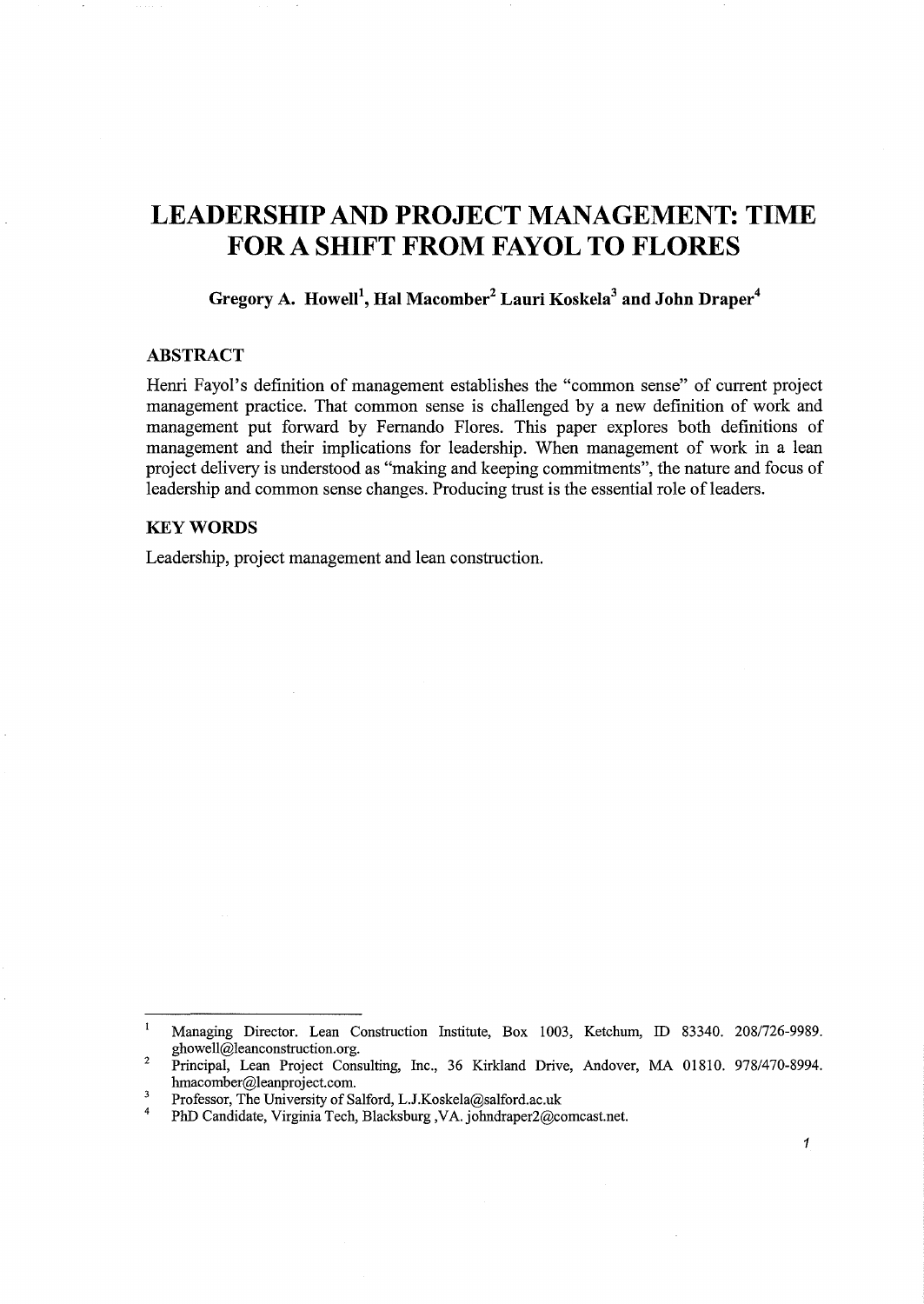#### **INTRODUCTION**

Projects are conceived and completed by people. People are at the beginning, end, and center of projects. They apply both implicit tacit knowledge and established theories drawn from science and practical observation to perform both everyday actions and to innovate and solve technical problems. But we still seem to lack a coherent theoretical foundation that explains how leadership engages people fully and effectively. Too often we hear, "If only the client knew what he really wanted and if all of the participants were motivated and properly trained." It often seems that people are THE problem rather than the solution.

In this paper we offer a new approach to leadership in the project setting, one that in its theory and practice connects directly to the lean revolution in construction. Understanding this new form of leadership -- how and why it works -- begins with reconsidering the nature of work in projects and its management in lean organizations.

# **BACKGROUND**

Projects in Lean Construction are conceived as temporary production systems. This conception has opened new and rich lines of investigation. New opportunities to improve are revealed as the waste invisible in traditional practice becomes apparent. The difference between lean and current practice is so profound that adopting lean requires and produces a new paradigm. "Paradigm" is used here as "common sense". This definition aligns accepted formal definitions such as, "in the philosophy of science, a very general conception of the nature of scientific endeavor within which a given enquiry is undertaken" (Harper Collins 2000). Thomas Kuhn says that study of a paradigm prepares students for membership in a particular community of practice (Kuhn 1962). In short, a paradigm is the set of ideas that form a worldview used to interpret reality...a common sense.

Ballard made a compelling case that Lean Construction is a new paradigm and explored the anomalies apparent in current practice that opened the door to the new perspective (Ballard & Howell 2003). In parallel, Koskela has criticized the foundations of project management and called for reform (Koskela & Howell 2002). The authors of this paper proposed that the *linguistic action perspective (LAP)* provides an additional foundation to the theory of lean construction (Macomber and Howell 2003).

In that paper, we embraced Flores' definition of work in organizations, "making and keeping commitments" and proposed the *LAP* provides a way to connect lean production management of physical work with the way people use language to coordinate actions, make assessments, make sense, produce trust, and shape their mood. We did not discuss the nature of leadership and the specific skills required by Flores' definition of management.

# **FROM FAYOL TO FLORES: THE ESSENTIAL SHIFT**

The relationship between the leader and the lead defines the nature, focus, and practice of leadership. In traditional project management those in authority foresee the future, rely on centralized planning and initiation of work, and "thermostatic" control by tracking against standards. Leadership is required to motivate the workers to accomplish required tasks within established limits and to overcome problems as they arise. Henri Fayol, a French mining engineer (http://www.onepine.info/fayol.html) codified this "command and control" model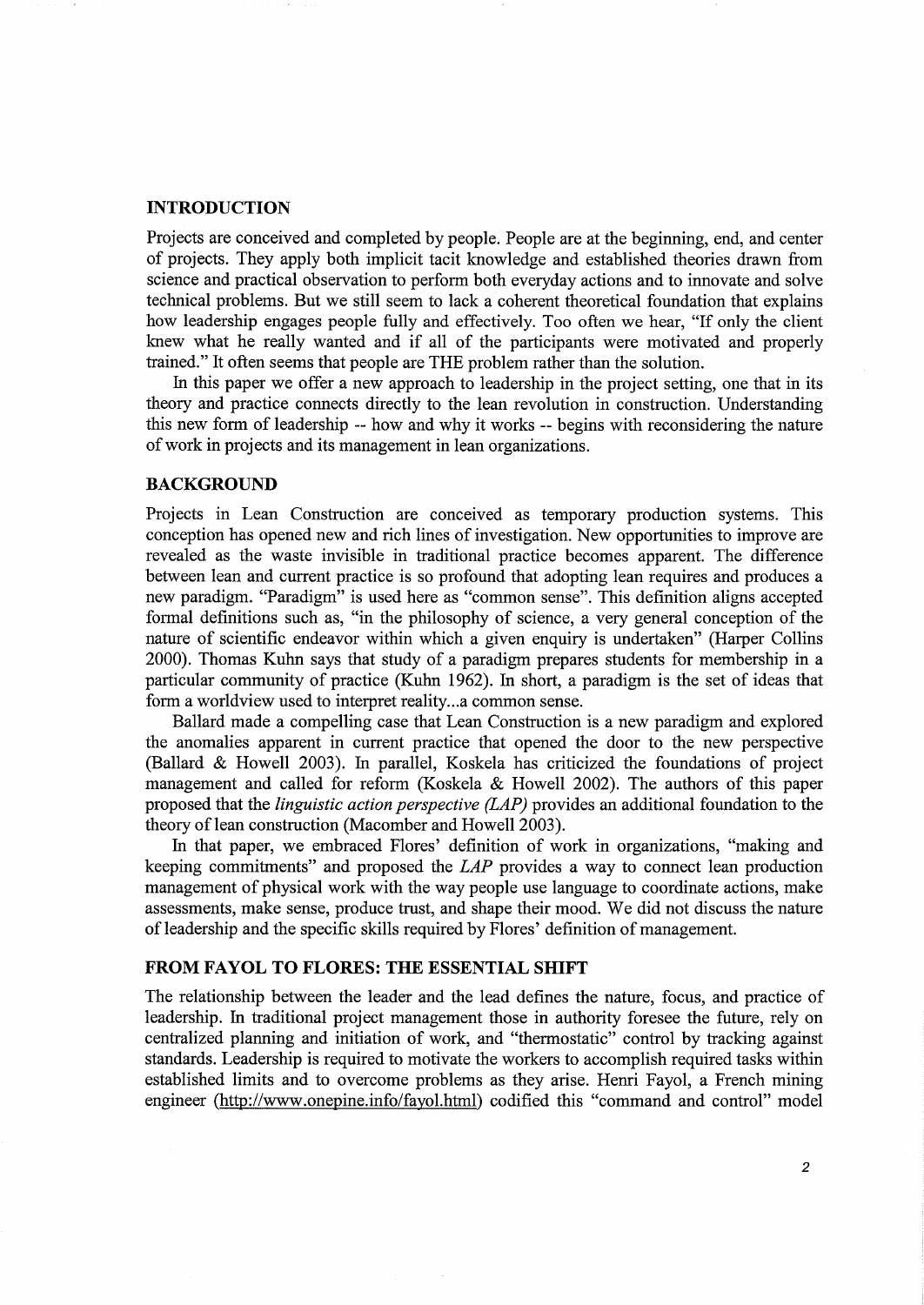around the turn of the last century. He proposed that successful management required 5 basic functions:

- 1. To forecast and plan the future and to prepare plans of action
- 2. To organize the structure, people and material
- 3. To command activity
- 4. To coordinate, unify and harmonize effort
- 5. To control to assure policies and plans were followed

And he identified 14 principles to be applied:

| 1. Specialization - division of | 7. Remuneration              |
|---------------------------------|------------------------------|
| labor                           | 8. Centralization            |
| 2. Authority with               | 9. Chain / line of authority |
| responsibility                  | 10. Order                    |
| 3. Discipline                   | 11. Equity                   |
| 4. Unity of command             | 12. Lifetime jobs (for good  |
| 5. Unity of direction           | workers)                     |
| 6. Subordination of Individual  | 13. Initiative               |
| Interests                       | 14. Esprit de corps          |

These principles establish the nature and role of leadership. The nature of work, the essential "doing" can be implied from the focus on labor and material; work is the "physical" work, a materiel function, needed to realize the future established in the plan. The physical work is directed, however benevolently from above. In return, equity (understood as fairness and not ownership) and security are offered in return for subordination of individual interests. Leadership is mostly a matter of motivating workers. And this motivation is understood to arise from externally applied forces, i.e., workers are motivated by incentives or punishment<sup>5</sup>. We claim that Fayol's model describes a foundation of the operating paradigm of project management and leadership and the nature of work itself.

That model gained traction with Henry Ford's bargain with workers (Ford 1926). For \$5.00/day, about 60% more than others were paid for performing comparable work with comparable skills and training, workers gladly set aside their interests for the interests of Ford. Thus began nearly 100 years of subservience with each worker knowing that there is someone ready to replace him for less money.

Flores proposed a different definition of management built on the idea that work in organizations is making and keeping commitments:

*Management is that process of openness, listening, and eliciting commitments, which includes concern for the articulation and activation of the network of commitments, primarily produced through promises and requests, allowing for the autonomy of the productive unit* (Flores, 1982).

<sup>&</sup>lt;sup>5</sup> The Fayol definition of management does not entirely or necessarily prevent some aspects of lean from being applied. In practice, it has led to local optimization and hinders creativity in the face of an unfolding world.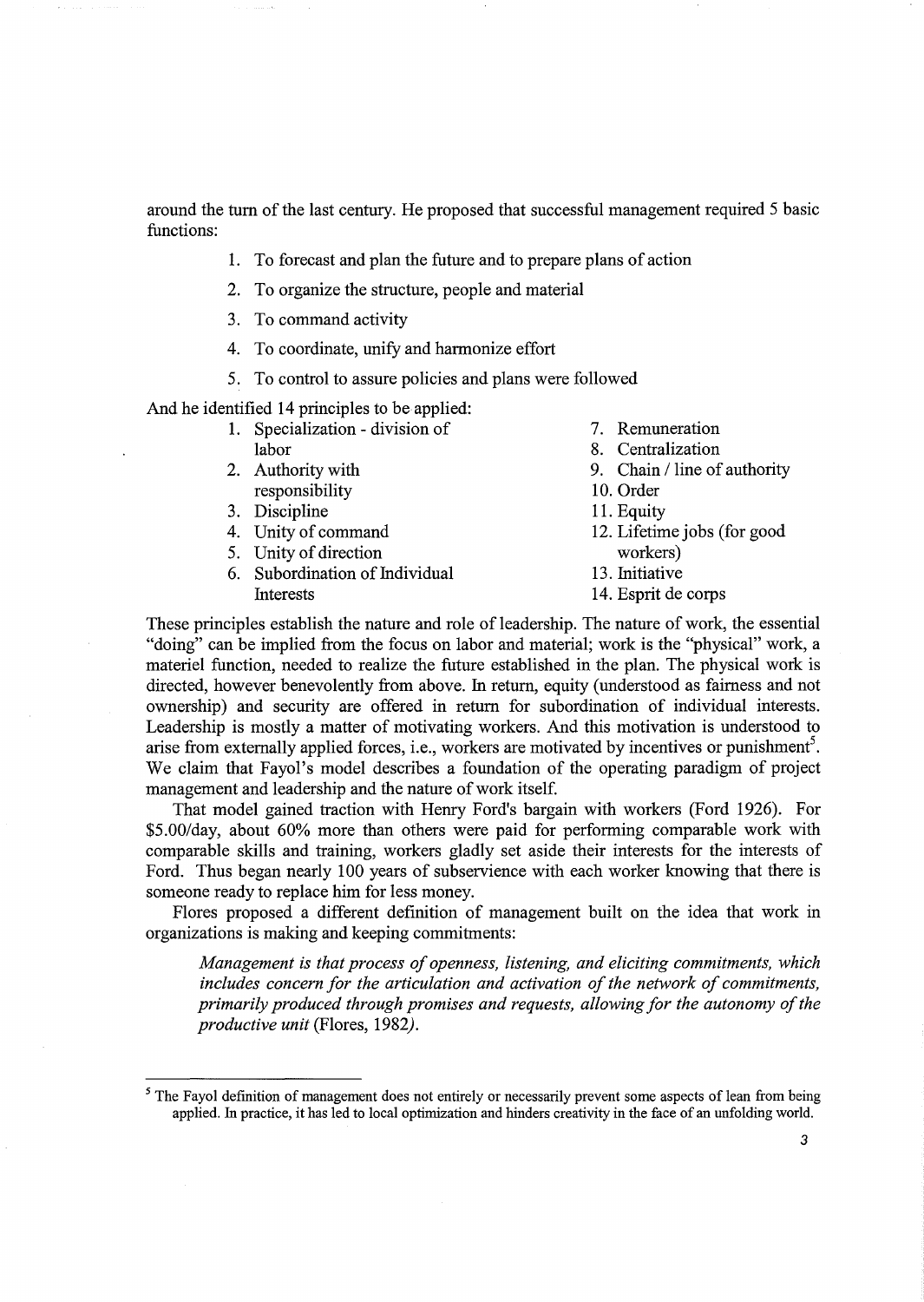# **DISCUSSION**

Most people immediately agree when the work of their organizations is described as making and keeping commitments. Some realize that this formulation contradicts the foundation of current practice<sup>6</sup>. In Flores' formulation, management is open to being influenced by the world. Motivation is no longer external; rather the willingness to do work is understood to arise from the individual's promise to carry it out. "Respecting the autonomy of the productive unit," means that each person or group is responsible to look after their own interests and must therefore have the right to say "no."

Stopping the line, saying "no" rather than releasing defective work, is at the heart of the Toyota Production System (TPS). Each worker or team has promised to deliver products that meet specific criteria within a certain response time. Spear and Bowen identified this as the second operating rule of the TPS, "Every customer supplier connection must be direct, and there must be an unambiguous yes-or-no way to send requests and receive responses" (Spear & Bowen 1999). Making and keeping promises is one key to managing production systems and it is essential to producing trust.

When people cannot say no, they are stripped of their dignity, they cannot make promises, and they cannot be trusted. Of course, command and control leaders can get a lot done by following Fayol's principles but they are always at risk. Subordinates may find their interests are better served in other ways, be reluctant to reveal problems that may lead to reduced compensation, or lose confidence in the leader's dedication to equity and begin to maliciously comply with orders. As President Johnson said, "You can tell them to go to Hell but they just won't go." David Schmaltz is more direct; he says we must all confront the Master-Slave relationship inherent in classic project management (Schmaltz 2003).

The essential shift in leadership flows then from this new understanding of management. Leadership is the ability to make the opportunity for a better future apparent. When management is understood in commitment terms, the nature and thrust of leadership changes from focus on the goal imposed and the motivation to achieve it, to producing the trust necessary for people to connect their interests, coordinate action, learn, and innovate together. Steven Spear goes to the heart of this when he says,

"It is one thing to realize that the Toyota Production System (TPS) is a system of nested experiments through which operations are constantly improved. It is another to have an organization in which employees and managers at all levels in all functions are able to live those principles and teach others to apply them. Decoding the DNA of Toyota doesn't mean that you can replicate it." (Spear 2004).

# **FOUNDATIONS OF THE NEW LEADERSHIP**

Successful teams are based on a foundation of trust. People come to trust others when they show a pattern of reliability in making and keeping promises, share common concerns, and are sincere. This happens in language as people make requests, negotiate, establish conditions of satisfaction, perform, declare complete, and accept the work (Macomber & Howell 2003).

<sup>&</sup>lt;sup>6</sup> Some practitioners immediately realize that they have been managing their project as a network of commitments. Based on this distinction and supported by some basic background in LAP, these managers are able to expand, explain and teach their approach to others.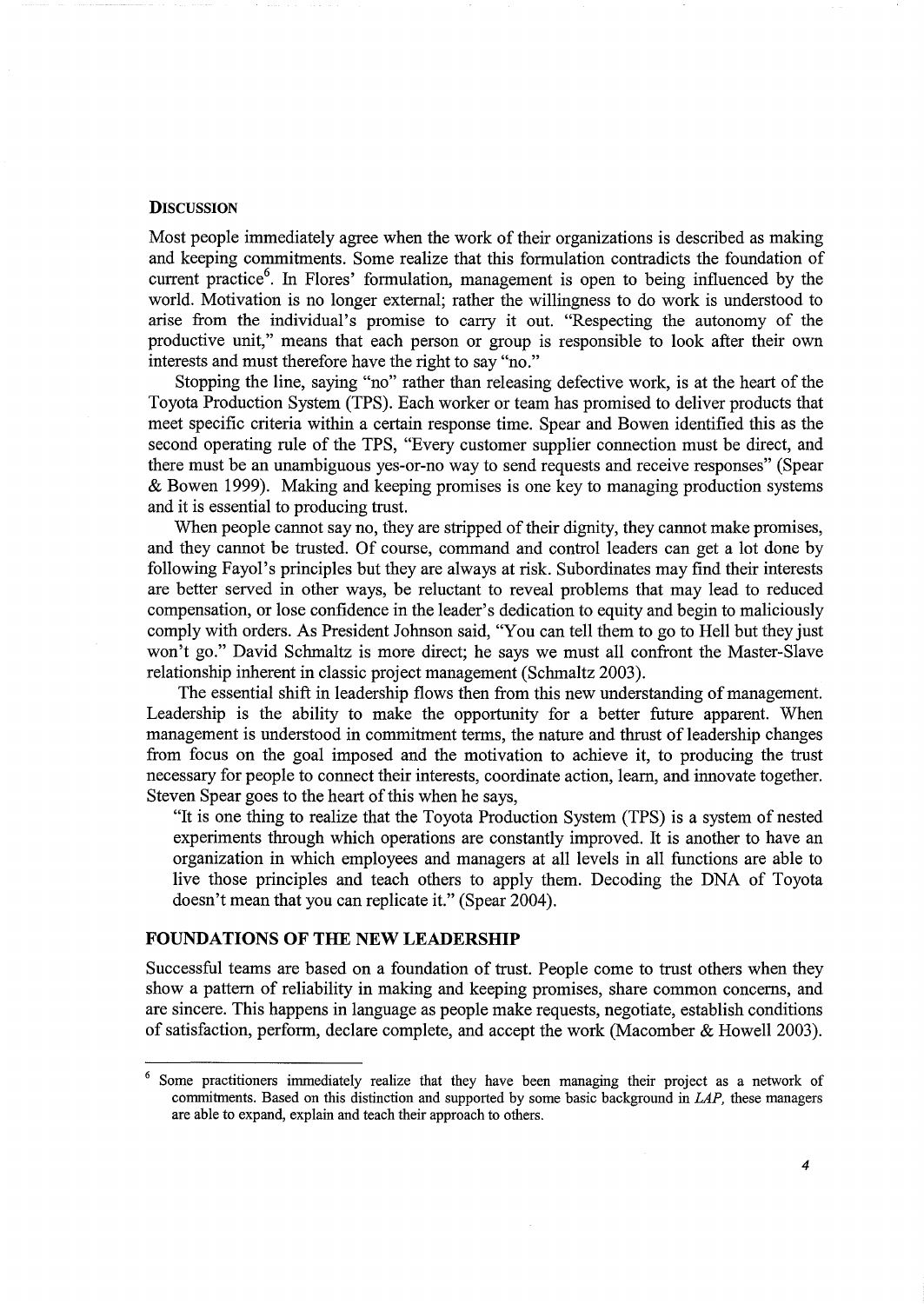Listening is the master skill for leaders in this model. It includes listening for and clarifying requests and promises, and listening more deeply to understand how the interests of others can be served. When leaders listen for and are willing to be influenced by underlying concerns or interests, they can "articulate and activate the network of commitments" that can succeed for that one unique project organization. "Working" in this network produces the trust necessary for people to risk learning and innovating together and finally to complete the physical work.

Producing trust turns strangers into friends and then partners. Trust is established when strangers come to see each other as reliable performers for each other. While that can happen, it usually doesn't *just* happen. And all too often the strangers we assemble for a project, each carrying whip marks and scars, begin with suspicion then learn to distrust.

The new role of every project leader (project architect, consulting engineer, or project manager) is to shape circumstances for team members to deepen their relatedness by developing a shared understanding, cultivating commitment-making, and producing coherence of intentions. This happens as people work together and actively explore the way others interpret the world. Most often this exploration begins with the question, "Why do you say that?" asked in a mood of curiosity. Leadership starts, facilitates, and participates in these conversations. Without these conversations, we cannot expect that an assembly of people will function as a team. Clients expect those we put in charge of our projects will create a coherent team and be responsible for cultivating and shaping it through the life of the project.

#### **LEADERSHIP FOR THE NEW PRODUCTION PARADIGM**

Lean production is a new and powerful way to manage the physical work on projects; it can be understood as a new paradigm. To the greatest extent possible, lean production aims to replace the central "push" (command) function for advancing inputs and resources, i.e., "stuff' with distributed "pull." Where push advances stuff based on a master schedule, pull advance is when the system is ready to use it. Pushing stuff with master schedules, giving orders for action, has not worked well because it does not produce predictable workflow between stations. Experience has shown that centrally managed planning systems do not accurately predict what work will actually be ready in the coming period. About 50% of assigned work is completed to hand off criteria on projects managed with push planning systems (Ballard & Howell 2003). Pull systems such as the Last Planner System<sup>TM</sup> of production control typically produce above 70% assignments completed as promised. "Pull" systems in general and the Last Planner System<sup>TM</sup> in particular run on requests and promises; they embed linguistic action in the design of the production control system. Shifting to pull systems is more than simply installing new planning software. It is a shift in our fundamental understanding of work and the social system in which it occurs.

Current project management, resting as it does on Fayol's model, fails to create the conversations necessary to develop a shared background of obviousness and common concerns. People working under traditional project management protocols do not, indeed cannot, demonstrate a pattern of reliability. It is little wonder that concern for communication and trust is ubiquitous and central in partnering sessions. Unfortunately, talking about trust while applying a command and control management model leads to resignation and cynicism.

*5*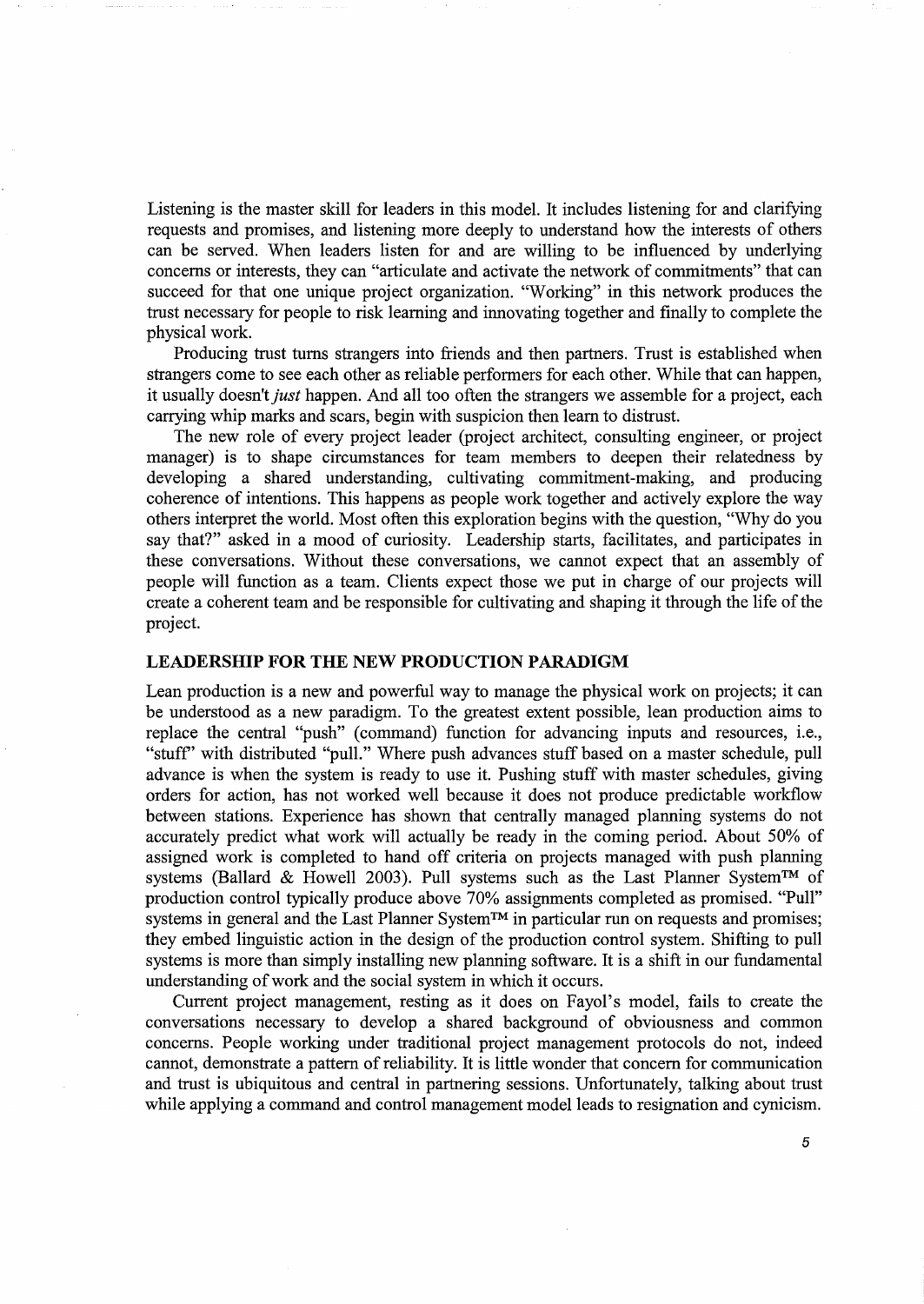Lean construction is about more than managing the physical work in new ways. A new common sense emerges when work is redefined as making and keeping commitments. We believe that some if not all of the best project managers already operate from this sensibility. Unfortunately, they don't know what they know. Making explicit the practices necessary to "articulate and activate the network of commitments" sharpens and extends our understanding and redefines common sense.

# **SUMMARY**

Fayol's explication of management likely documented and perhaps advanced the acceptance of command and control. He can hardly be credited with the invention of this approach that is now so deeply embedded as to be "common sense". But management based on Fayol's formulation is now challenged by a new model built on the ability of people at every level to participate in the creation and completion of projects. Key differences between the approaches are summarized in Table 1 below.

|                      | <b>From Fayol</b>                   | <b>New Approach</b>              |
|----------------------|-------------------------------------|----------------------------------|
| Paradigm             | Reductionist, mechanistic--         | Holistic and organic --          |
|                      | deterministic: Project as a machine | emergent: Project as a human     |
|                      | shop. Fayol's command and           | social endeavor. Flores' LAP     |
|                      | control. Taylorist mass production. | network of commitments. Lean     |
|                      |                                     | production.                      |
| Problem to be        | The efficient allocation and use of | Building and maintaining trust   |
| solved               | resources, i.e. "things."           | so reliable promising, learning, |
|                      |                                     | and innovation can occur.        |
| Vision of the        | Created and held by management,     | Co-created and communicated      |
| future               | told to workers                     | by story                         |
| <b>Planning</b>      | The primary act of management,      | The practice among a team for    |
|                      | the work of experts.                | producing coherence of           |
|                      |                                     | commitments with the promises    |
|                      |                                     | to the customer                  |
| <b>Role of Plans</b> | Central in execution & control, the | Rehearsal to prepare performers  |
|                      | basis for initiating action.        | for action in the uncertainty of |
|                      |                                     | the future. Promises for         |
|                      |                                     | delivery. Not used for project   |
|                      |                                     | control.                         |
| Operational          | Resides in management.              | Resides at value-adding level,   |
| Intelligence         |                                     | among all performers and         |
|                      |                                     | constituents                     |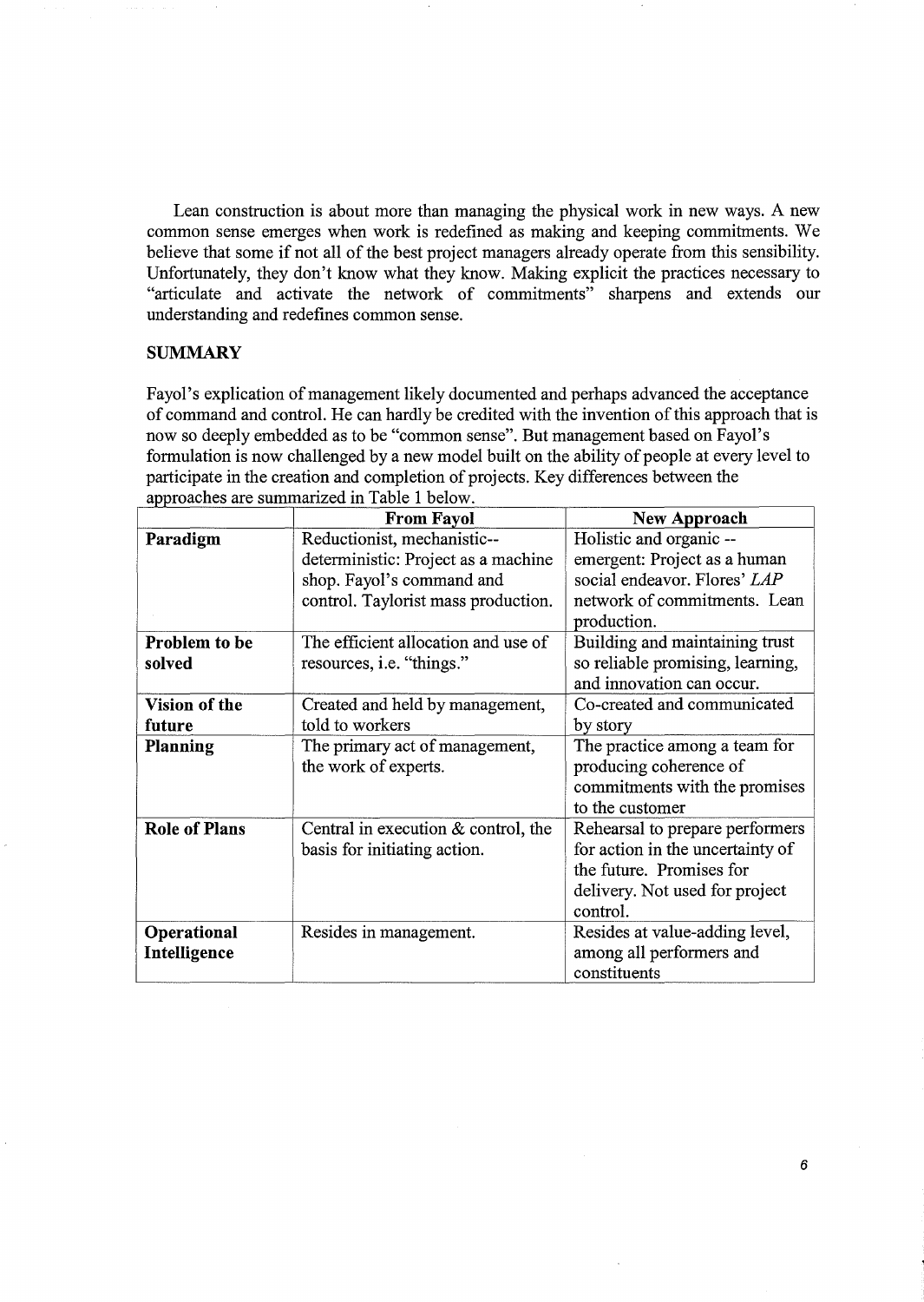| Role of<br>management                              | "Management-as-Planning."<br>Creation and implementation of<br>plans (Johnston 1996).                                 | "Management-as-Organizing"<br>Creation of a coherent<br>organizational structure $\&$<br>culture, particularly the<br>sanctioned means of<br>communication between<br>"production units", i.e. the<br>infrastructure of the "network<br>of commitments." (ibid.) |
|----------------------------------------------------|-----------------------------------------------------------------------------------------------------------------------|------------------------------------------------------------------------------------------------------------------------------------------------------------------------------------------------------------------------------------------------------------------|
| <b>Role of workers</b><br>at value-adding<br>level | To do the work prescribed by<br>management's plans & decisions;<br>robots                                             | Autonomous intelligent agents<br>with decision-making ability $\&$<br>responsibility who exercise<br>judgement in the midst of<br>action; people                                                                                                                 |
| Leadership model                                   | Command and Control. Directive<br>communications to workers at<br>value-adding level.                                 | Coaching. Continual fostering<br>of an organizational<br>environment conducive to<br>building trust among people for<br>collaboration, learning, and<br>innovation.                                                                                              |
| <b>Motivation</b>                                  | Externally-generated rewards and<br>punishments directed towards<br>attainment of narrowly focused,<br>imposed goals. | Internally-generated.<br>Individuals connect their<br>interests and innovate together<br>towards a shared larger goal<br>than possible for any individual.                                                                                                       |
| Central technique                                  | CPM plans and schedules                                                                                               | Conversations at each level:<br>Phase, look-ahead, WWP-<br><b>LPS</b>                                                                                                                                                                                            |

#### **CONCLUSION**

We come together on projects as strangers, each from a different background with different interests, each with our own history and carrying our own concerns. So each of us operates with a different background of obviousness - our way of functioning and seeing the world, the possible future, and how we should act as we move toward it. Moving from strangers to friends to partners does not happen by accident, nor is it likely to happen given enough time. Creating a coherent team takes time, engagement, and reflection. Producing trust occurs as people participating in a network of commitments, acting in language, come to see each other as reliable performers, and learn to align and connect their interests with each others' interests and with those of the project.

In this paper we have argued that there is a new understanding of management that forcibly challenges us to redefine leadership. In this new understanding, trust is paramount because it allows us to pursue common interests, to take the risk of learning and innovation,